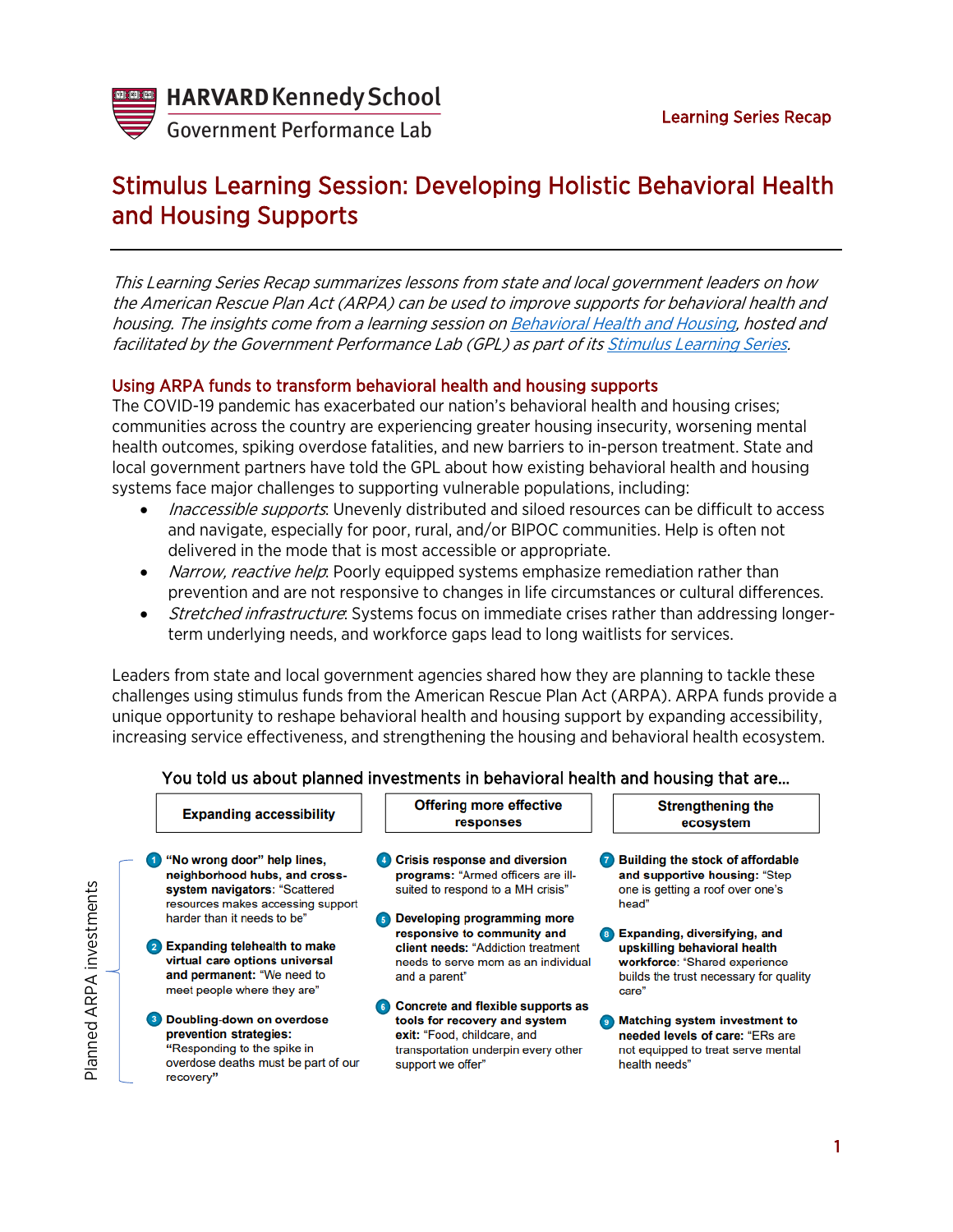Planned ARPA investments in behavioral health and housing, as shown in the figure above, include building out help lines and creating more housing resource hubs, providing staff to help families navigate addiction treatment and insurance options, rolling out alternative responses to 911 to reduce reliance on law enforcement for behavioral health incidents, building out the stock of affordable housing, and investing in providers to expand and retain the behavioral health workforce.

## Examples from the field

#### Expanding youth behavioral health services in California

California's Health and Human Services Agency is planning to use ARPA funds to provide every person 25 and under with access to quality behavioral healthcare - right when they need it and in the mode that they want it. As part of this, the state has laid out a \$4.4 billion plan to improve accessibility, availability, and delivery of youth behavioral health supports. The state is rolling out a virtual platform to provide 24/7 access to behavioral health information and resources, connections to licensed professionals and supportive care, and warm hand-offs to a diverse network of behavioral health services. California is also expanding their continuum of behavioral health services, rolling out new school-based and/or school-linked health care centers, partnering with military departments to serve young veterans, and investing in higher education services. The

state is planning to use \$250 million to fund new facilities, which may include adolescent residential treatment beds, wellness drop-in hubs, or outpatient and peer support centers. To address the behavioral health workforce gap, and try to ensure that there are enough skilled staff that fully represent the population of California, the state is also planning to make significant investments in training programs across a range of skillsets and cultural backgrounds.

"We are trying to finally take the long road. This is truly a universal prevention and early intervention approach to behavioral health and that's why we are focusing on the 25 and younger population, because that is when the vast majority of more serious mental health and substance use disorders onset. These particular funds give us a once in a lifetime opportunity to do that."

- Stephanie Welch, Deputy Secretary of Behavioral Health, California Health and Human Services Agency

# Strengthening diversion and increasing permanent supportive housing stock in Colorado

Colorado is planning a two-pronged approach for ARPA funds, balancing meeting immediate needs and making longer-term investments in behavioral health and housing. The state is planning significant investments in expanding the behavioral health workforce, building community mental health centers, expanding substance abuse treatment programs, and quickly boosting the amount of affordable housing units in production. To inform this planning, the state is drawing on examples of innovative programming that have shown promising results. For example, using a mix of state and federal stimulus dollars, Denver recently opened a new diversion center that provides sixteen beds for crisis intervention support, as well as a connected facility that provides thirty days of transitional housing before connecting patients to longer-term community support. To help create longer-term housing solutions, Colorado is also planning an incentive program to encourage local governments to quickly build more units of affordable housing, drawing on lessons from [Denver's](https://govlab.hks.harvard.edu/denver-permanent-supportive-housing-pay-success)  [Permanent Supportive Housing Pay for Success Project.](https://govlab.hks.harvard.edu/denver-permanent-supportive-housing-pay-success)

"[Stimulus dollars are] truly a once in a generation opportunity to make some of these larger investments in behavioral health and housing, while at the same time recognizing we have crises in our communities to address right away."

- Tyler Jaeckel, Chief of Staff, Colorado Office of State Planning & Budgeting